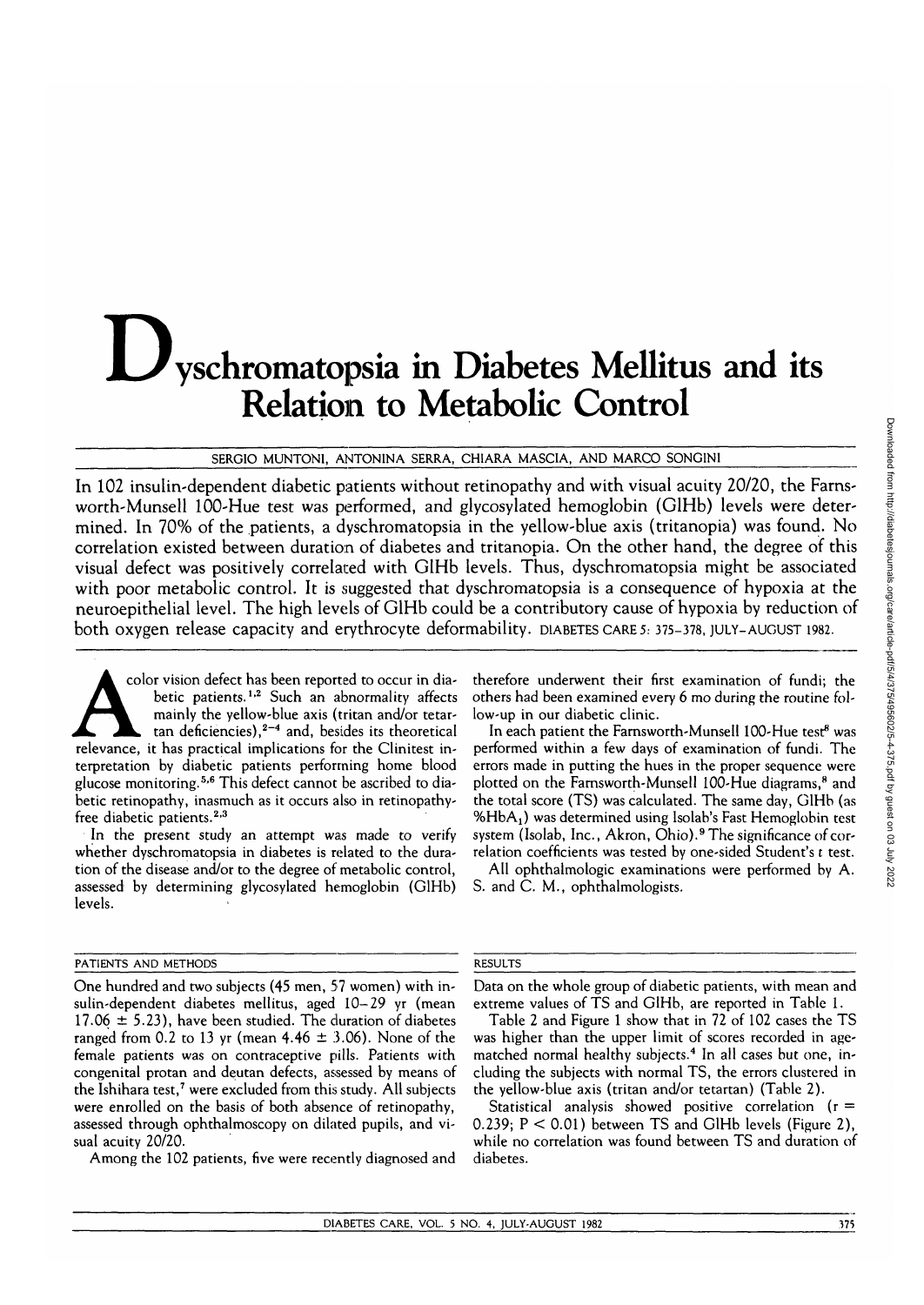TABLE 1 Data on age, duration of disease, total score of errors in the Farnsworth-Munsell 100-Hue test, and levels of glycosylated hemoglobin in the 102 diabetic patients

|           | Age<br>(vr) | Duration of<br>disease (yr) | Total score | GIHb<br>(%) |
|-----------|-------------|-----------------------------|-------------|-------------|
| Mean      | 17.06       | 4.46                        | 96.74       | 9.65        |
| <b>SD</b> | 5.23        | 3.06                        | 69.57       | 3.54        |
| Minimum   | 10          | 0.2                         | 8           | 3.8         |
| Maximum   | 29          | 13                          | 444         | 19          |
| Range     | 19          | 12.8                        | 436         | 15.2        |

## TABLE 2

Total score of errors in the Farnsworth-Munsell 100-Hue test and color discrimination in the whole group of diabetic patients

|                        | Blue-yellow<br>axis | Red-green<br>axis | Normal | Total |
|------------------------|---------------------|-------------------|--------|-------|
| Normal total score     | 19*                 |                   | 10     | 30    |
| Pathologic total score | 72                  |                   |        | 72    |
| Total                  | 91                  |                   | 10     | 102   |

\* Figures refer to number of subjects.

DISCUSSION<br>
n th<br>
dysc<br>
dent<br>
prim<br>
hand, it is n this study, as in several others, $2-4$  a yellow-blue dyschromatopsia is present in 70% of insulin-dependent diabetic patients. This abnormality is very rare as a primary defect (congenital tritanopia). On the other hand, it is typically caused by several pathologic conditions (acquired tritanopia).<sup>4</sup>

Tritanopia has been described in megaloblastic anemia, <sup>10</sup> in carotid occlusive disease and chronic central retinal vein occlusion,<sup>11</sup> after inhalation of a reduced oxygen gas mixture,<sup>12</sup> and in beta-thalassemia.<sup>13</sup> The common denominator for yellow-blue defects caused by such diseases, or by



*FIG. I. Total score (TS) values of the 102 subjects. The solid line (n) indicates the upper limit of scores recorded in age-matched normal healthy subjects by Verriest.4*

drugs,<sup>14,15</sup> seems to be decreased oxygen uptake by the neuroepithelium with consequent receptor damage.<sup>16</sup> However, the pathogenesis of dyschromatopsia in diabetes is still unclear.

In our patients no correlation exists between dyschromatopsia and duration of diabetes. Moreover, the defect is found in diabetic patients without retinopathy. Taken together, these facts suggest that tritanopia is not a consequence of an early retinopathy. The correlation found between GlHb and yellow-blue deficiency suggests, on the other hand, that dyschromatopsia is related to the degree of metabolic control.



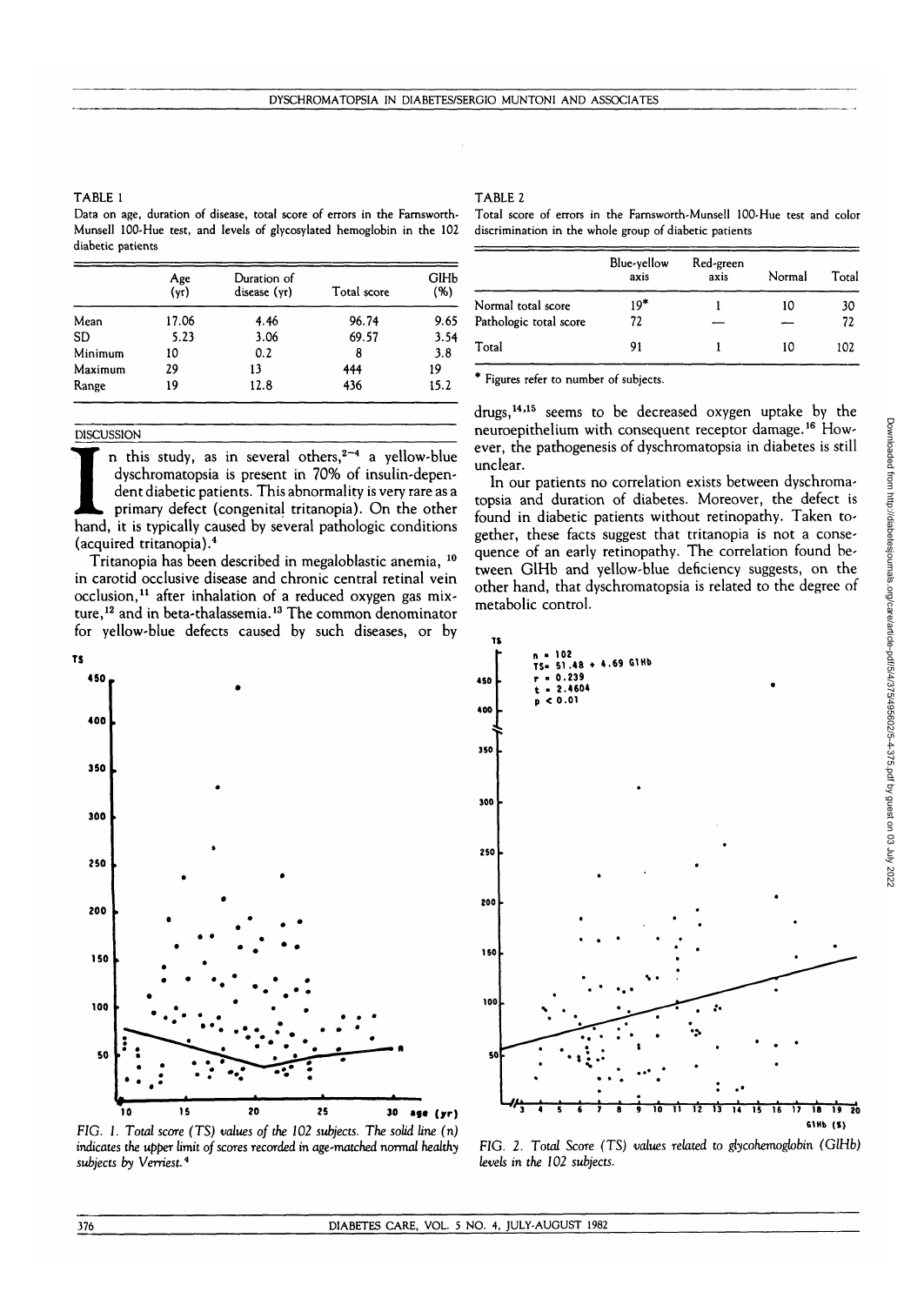6 Graham, K., Kesson, C. M., Kennedy, H. B., and Ireland,

How this visual defect is produced by poor metabolic control in unknown. We suggest two hypotheses. According to the first, the defect might be seen as a consequence of diabetic neuropathy affecting the optical nerve. In the second hypothesis, on the other hand, the dyschromatopsia might stem from hypoxia at the neuroepithelial level, in agreement with Lagerlöf's concept.<sup>16</sup>

Regarding the first hypothesis, it should be kept in mind that generally optic nerve diseases cause defects in the redgreen axis.<sup>4</sup> However, Ohta<sup>17</sup> states that pathologic changes between the optic disc and chiasm can also result in yellowblue defects. Therefore, the possibility that such an abnormality represents an early manifestation of diabetic neuropathy cannot be ruled out.

In spite of this, the hypothesis of a hypoxic mechanism is, in our opinion, more tenable, chiefly because the same type of dyschromatopsia is seen in a variety of conditions in which hypoxia is the only common feature.

If this is the case, the high GlHb levels could be both an indicator of poor metabolic control in the last 30,18~25 or 7 days,<sup>26</sup> and a pathogenic link between diabetes and dyschromatopsia. In fact, glycosylated hemoglobins can lead to tissue hypoxia through both increased oxygen affinity<sup>27,28</sup> and reduced erythrocyte deformability.<sup>29</sup> For the moment, however, the relationship between diabetes and tritanopia remains poorly understood.

ACKNOWLEDGMENT: The authors thank Dr. Francesco Bertolino of the Engineering School of Cagliari University for his advice and help in statistical analysis of the data and computer programs.

From the Centro per le Malattie Dismetaboliche e PArteriosclerosi, E.O. Ospedali Riuniti, 09100 Cagliari, Italy, and the Cattedra di Ottica Fisiopatologica (A.S., C.M.), Università di Cagliari, 09100 Cagliari, Italy.

Address reprint requests to S. Muntoni, Centro per le Malattie Dismetaboliche e l'Arteriosclerosi, 2<sup>a</sup> Divisione Medicina, E.O. Ospedali Riuniti, 09100 Cagliari, Italy.

### REFERENCES

1 Kinnear, P. R., Aspinall, P. A., and Lakowski, R.: The diabetic eye and colour vision. Ophthalmol. Soc. U.K. 92: 69-78, 1972.

2 Lakowski, R., Aspinall, P. A., and Kinnear, P. R.: Association between colour vision losses and diabetes mellitus. Ophthal. Res. *4:* 145-59, 1973.

<sup>3</sup> Serra, A., Mascia, C., and Dessy, C.: Colour discrimination under C and high-pressure Na illumination in normals and patients affected by various diseases. Mod. Probl. Ophthalmol. 19: 281-83, 1978.

 Verriest, G.: Recent Advances in the Study of the Acquired Deficiencies of Colour Vision. Firenze, Tipogr. Baccini e Chiappi, 1974.

5 Thompson, D. G., Howarth, F., and Levy, I. S.: Colour blindness: a hazard to diabetics. Lancet 1: 44, 1978.

J. T.: Relevance of colour vision and diabetic retinopathy to selfmonitoring of blood glucose. Br. Med. J. *281:* 971-73, 1980. <sup>7</sup> Birch, J., Chisholm, I. A., Kinnear, P., Pinckers, A. J. L. G., Pokomy, J., Smith, V. C., and Verriest, G.: Clinical testing methods. *In* Congenital and Acquired Color Vision Defects. Po-

korny, J., Smith, V. C., Verriest, G., and Pinckers, A. J. L. G., Eds. New York, Grune & Stratton, 1979, pp. 83-135.

Farnsworth, D.: The Farnsworth-Munsell 100-Hue and dicho-

tomous test for color vision. J. Opt. Soc. Am. 33: 568–78, 1943.<br><sup>9</sup> Abraham, E. C., Huff, T. A., Cope, N. D., Wilson, J. B., Bransome, E. D., and Huisman, T. H. J.: Determination of the glycosylated hemoglobins (HbA<sub>1</sub>) with a new microcolumn procedure. Diabetes 27: 931-37, 1978.

 Adams, P., Chalmers, T. M., Foulds, W. S., and Withy, J. L: Megaloblastic anaemia and vision. Lancet 2: 229-31, 1967.

 $11$  Lakowski, R., and Begg, I.: Acquired dyschromatopsia in carotid occlusive diseases and chronic central vein occlusion. *In* Vision and Circulation. London, Kimpton, 1976, pp. 265-77.

<sup>12</sup> Smith, V., Ernest, T., and Pokorny, D. J.: Effect of hypoxia on FM 100-Hue test performance. Mod. Probl. Ophthalmol. *17:* 248-56, 1976.

<sup>13</sup> Serra, A., Mascia, C., Dessy, C., and Casti, R.: Chromatic discrimination and haematological data in beta-thalassemia. Proceedings 5th Symposium International Research Group on Color Vision Deficiency. (In press).

<sup>14</sup> Foulds, W. S., Chisholm, I. A., Bronte-Stewart, J., and Reid, H. C.: The toxic amblyopias. Trans. Ophthalmol. Soc. U.K. 90: 739-63, 1970.

<sup>15</sup> Koliopulos, J., Chatzis, P., and Papageorgiau, A.: Acquired disturbances during treatment with ethambutol and indomethacin. Mod. Probl. Ophthalmol. 11: 178-84, 1972.

<sup>16</sup> Lagerlöf, O.: Quantitative assessment of acquired colour vision deficiency in maculopathy. Mod. Probl. Ophthalmol. 19: 276-80, 1978.

<sup>17</sup> Ohta, Y.: Studies on the acquired anomalous colour vision. Tagunsber. Int. Farbtag Color 69: 88-96, 1970.

18 Fraser, D. M., Smith, A. F., Gray, R. S., Borsey, D. Q., Sinclair, M. E., Clarke, B. F., and Duncan, L. J.: Glycosylated hemoglobin concentrations in newly diagnosed diabetics before and during treatment. Br. Med. J. 1: 979-81, 1979.

<sup>19</sup> Trivelli, L. A., Ranney, H. M., and Lai, H. T.: Hemoglobin components in patients with diabetes mellitus. N. Engl. J. Med.

<sup>20</sup> Gabbay, K. H., Hasty, K., Breslow, J. L., Ellison, R. C., Bunn, H. F., and Gallop, P. M.: Glycosylated hemoglobins and long term blood glucose control in diabetes mellitus. J. Clin. Endocrinol. Metab. 44: 859-64, 1977.

<sup>21</sup> Gonen, B., Rubenstein, A. H., Rochman, H., Tenega, S., and Horwitz, D. L.: Hemoglobin  $A_1$ : an indicator of metabolic control in diabetic patients. Lancet 2: 734-37, 1977.

<sup>22</sup> Koenig, R. J., Peterson, C. M., Jones, R. L., Sauder, C., Lehrman, M., and Cerani, A.: The correlation of glucose regulation and hemoglobin  $A_{1c}$  in diabetes mellitus. N. Engl. J. Med. 295: 417-20, 1976. <sup>23</sup>

<sup>23</sup> Gonen, B., Rochman, H., and Rubenstein, A. H.: Metabolic control in diabetic patients: assessment by hemoglobin  $A_1$  values. Metabolism 28 (Suppl. 1): 448-52, 1979.

<sup>24</sup> Peterson, C. M., Jones, R. L., Dupuis, A., Levine, B. S., Bernstein, R., and O'Shea, M.: Feasibility of improved blood glucose control in patients with insulin-dependent diabetes mellitus. Diabetes Care 2: 329-35, 1979.